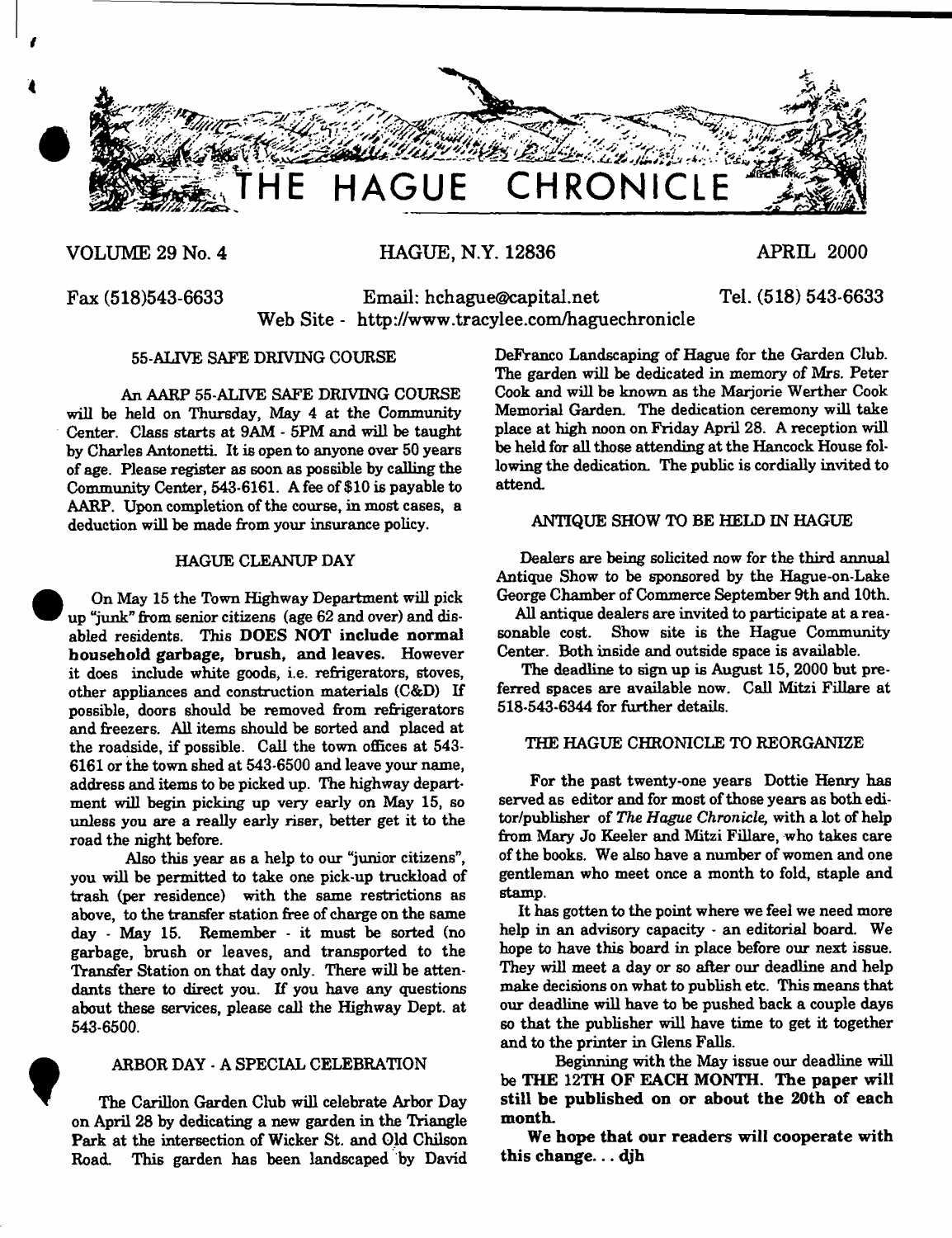# **ROTARY CLUB OF NORTHERN LAKE GEORGE detectors and change the batteries.. . ewa**

**This year the Rotary Club of Northern Lake George will be sponsoring its first student in the Rotary International Student Exchange program. Ryan Davis, a student at Ticonderoga High School and son of Mr. & Mrs. Gary Davis, Ticonderoga, will be traveling to Fiinland for the next year. This coming year will be exciting for the club, as well as Ryan, as we venture into this new area. Ryan will be speaking to the club at the meeting on May 2 and we would like to see others in the community, as well as the club members for this event.**

**Stephanie Rozelle will speak about mentoring and how it makes a difference on May 9. On May 16 Debbie Cox will come from the Better Living Center to talk about coping with stress. The Glens Falls Lions Club will be represented by Betty Schriner on May 23. We will be assisting in their project of collecting used eye glasses, so remember to bring or send any old glasses to the club on that date. The month will end with a club assembly on May 30.**

**Visitors are welcome to attend the weekly breakfast meetings at the Watson Arts Center on the Silver Bay Campus. Meetings are held on Tuesdays at 7:30AM**

**For more information call 543-8833.**

#### **HAGUE VOLUNTEER FIRE DEPARTMENT**

**Our firemen responded to 6 calls in March; these included a mutual aid to Horicon, a communications emergency, one EMS assistance, 2 motor vehicle accidents and 1 structure fire. Seventy-one man hours were used. There were 4 drills, with a total of 58 man hours.**

**Thanks to those who assisted in cleaning the firehouse and providing food for the Warren Co. Chiefs and Officers meeting.**

**Chief Hoffay thanked Supervisor Belden and his secretary, Diane, for help in securing FEMA monies. In return, Mr. Belden thanked Dave for the great records which enabled Diane to do the paperwork for these dollars.**

**Our ambulances made 10 runs, using 84 1/4 man hours. Ambulance 740 covered 322 miles, Ambulance 741 - 107 miles.**

**Also, Supervisor Belden announced that with any luck the tower on Swede Mt. should be functional; it is hoped that this will contribute to better communication with the rest of the county.**

**And now, the BIG news: at the site of the new firehouse, ground has been leveled, the old motel demolished, trees removed and grade stakes are in place. All who turned up to do this work are thanked; some extra special thanks to Pat Armstrong and Walt Waters for equipment and assistance. Special Request: Please DO NOT touch the grade stakes.**

**A safety reminder for our community: we are entering the brush and grass fire season. Use extra special caution with open burns. In your home, check your**

#### **HAGUE SENIOR CITIZENS CLUB**

**On April 25 we will be travelling to the Meal Site in Bolton Landing for the noon meal. (Too late for reservations on this one!) We will car pool from the Community** Center. Please be on hand by 11:15AM. Anyone NOT car**pooling from the Community Center MUST notify Janet Hoffay (543-6807) or Ethel (543-6098) so we won't be looking all over to match you up on our list and wondering if you've changed your mind.**

**On May 9 we will be going to UP-YONDA FARM in Bolton. Arrangements have been made for us to see the video depicting the history of the Farm, and to visit the museum. Afterwards, we'll be turned out to wander around. There is a charge for the program (\$2.00 per person) and a charge for car parking (\$2.00 per vehicle). We will also car pool from the Comunity Center for this, but we don't at this point** know **the time of departure, due to anticipated lunch arrangements. We hope to have this settled by April 25. Please call 543-6161 and register for it.**

# **HAGUE HISTORICAL SOCIETY**

**The Hague Historical Society will meet on Saturday,** April 22 at 10AM to work on the old cemetery at the inter **section of Route 9N and Pine Orchard Road. Bring rake&^P shovels, and hammers (fence needs repairing too). The rain date will be April 29.**

**On May 18 at 7:30PM we will meet at the Hague Comunity Center to hear Lois Gunning, author of the book UP YONDA ON CHILSON HELL, who will present a slide program.**

**On June 15 Bruce Cole of the Chapman Library, Glens Falls, will be with us to tell us all about "ORAL HISTORY AND STORYTELLING IN THE NORTH COUNTRY."**

**Please plan on being with us on both nights. Refreshments are offered prior to each program, and the coffee pots are full and hot by 7:30PM Programs are scheduled to begin at 8PM Do join us . . . maybe you'd even like to become a member, and we'd love to have you! . . ewa**

#### **U. M. WOMEN'S FAMILY FUN NIGHT**

**The United Methodist Women are planning a Family Fun Night to be held on Wednesday, May 17 at the 1st United Methodist Church, Wicker St., Ticonderoga**

**Dinner will be served at 6:30PM and will consist of jello salad, roast beef, mashed potatoes, green beans, bread, coffee, tea, milk with a brownie and ice cream for dessert.**

\$4.00 for adults, \$2.50 for children 4-12 and free for children under 4. Dinner by reservation only. Deadlin for reservations is Sunday, May 14 and is limited to the **first 100 people. A program of music from 7:30-8FM will be presented by "JALASAMAGAP", otherwise known as the "G Sharps" 4/00**

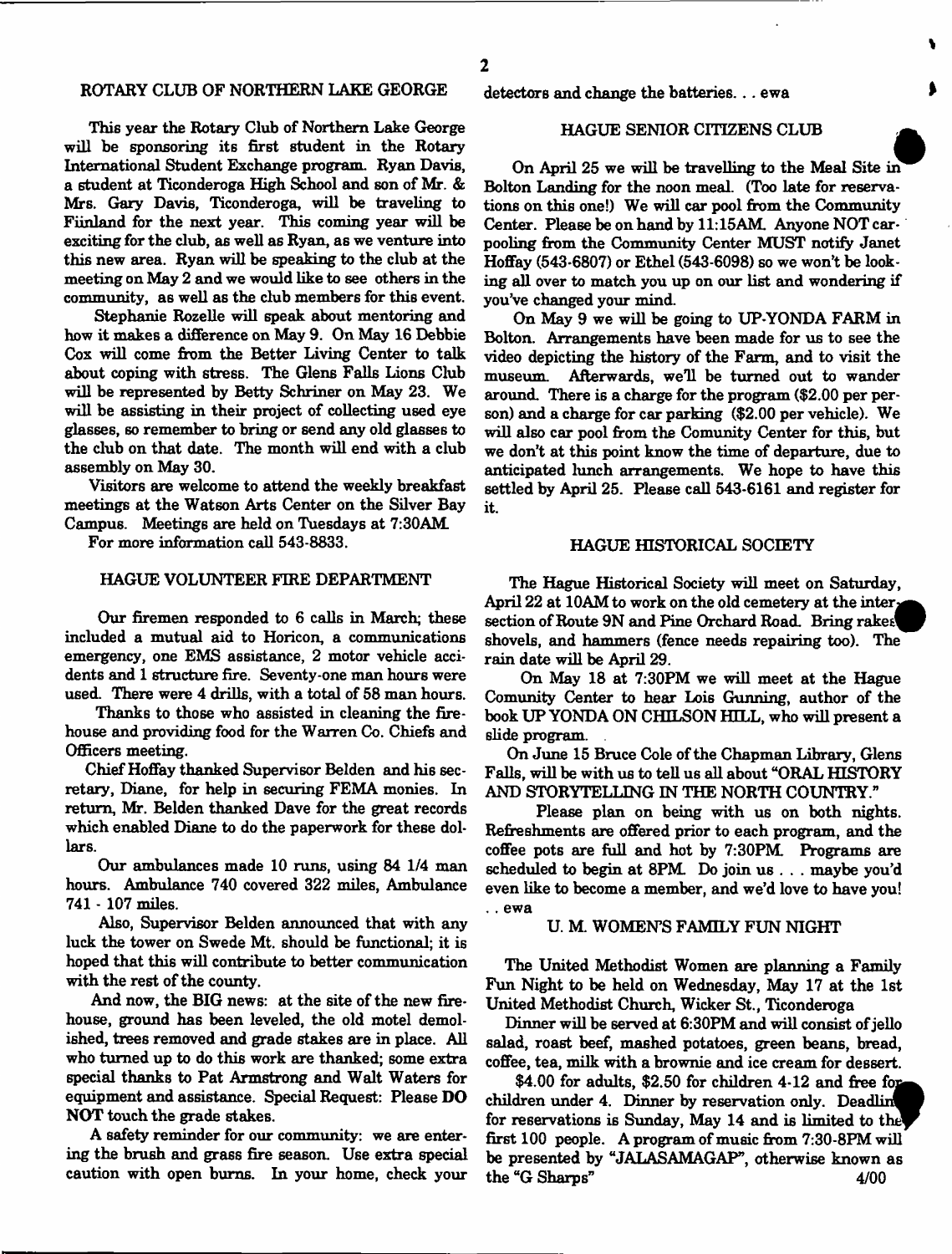#### **ZONING BOARD**

**The Zoning Board did not convene during March . . mjk**

# **PLANNING BOARD April 6, 2000**

**Alice Patchett, Trout House Village and Steve Davis, builder, presented a master plan and reviewed their past projects. In 1996 they replaced "3 Doors" cottage with "Seneca", which received variance approval after a discussion of the "knee wall" in the second story. This became a loft. In 1997 they removed Cabin 7 and built "Seneca Patio" under "Seneca". In the fall of 2000 they plan to take down Cabins 5 and 6 and build two 1 bedroom chalets. The chalets would increase the total sq. footage for tourist accommodations by 1000 sq. ft. (but reduce the number of bedrooms from 3 to 2) over the cabins removed.**

**The Board again requested a copy of the master plan for the entire Trout House property, which was agreed upon.**

**The second item on the agenda was "Dockside". They would like relief from a 1986 Planning Board restriction not to have water or toilets in the log structure. This is a "Type 1 (g) development within 100 ft. of the lake."**

 $\bullet$ 

T

**f**

 **Mike Stafford, attorney representing Craig Merrill, owner of Dockside presented a review of the history of Dockside, which included the condition in 1986 Planning Board ruling to prohibit any plumbing in the log structure without coming before the Board. There were three bathrooms in the structure that was burned. An engineering report, done at the request of Mr. Merrill, stated that the present waste water facility was sufficient to handle the bathrooms, in question. Mr. Merrill stated that the gazebo had been reduced in size to meet the 100 sq. ft. maximum size. He also stated that there there will be nothing in the log home except for bathrooms, at the present time. The Board voted to recommend approval to the Zoning Board with a 5 0 vote; Ralph Denno and Nancy Harrigan abstained.**

**John Breitenbach, Jr., representing the residents on Lake shore Terrace, had asked to be heard before the meeting. However, because it was not a Public Hearing he was not allowed to speak until after the approval had been granted. He presented many points which were in direct violation of the Zoning Ordinance: (1) Granting the application for the outdoor bar is not appropriate within a 50 ft. setback from the lake. (2) Any buildings within 50 ft. of the lake cannot exceed 100 sq. ft. (3) On Dec. 12, 1986 the previous owner, Ward, had exceeded**

**the allowable 30% of occupancy. (100% of the property is now covered, which includes blacktop). (4) Bars are not permitted in the zone in which it is located and must have a use variance .. . djh**

*(I* **HAGUE TOWN BOARD - 4/2000 A Moment of Silence was held for William Peters and Dewitt ReehL**

# **PRIVILEGE OF THE FLOOR**

**David J. Decker, Project Director for Lake George - Planning for the Next Century. This Committee is putting together a long term consensus plan for the preservation of the lake. He mentioned that the towns (Village of Lake George, Queensbury, Hague, Bolton, Town of Lake George, Putnam, Fort Ann, Dresden and Ticonderoga) got together and made application for grant funding. The funding has been received and is to be used with local matching funds. The local matching funds are based on volunteer participation. Their time involved equals the dollar match of the funds and therefore money does not have to be expended from the Town's budget. To date, two water quality issue meetings have been held. The next meeting is scheduled for May 2 at 1:00 p.m. in the Lake George Town Hall and the public is invited.**

**Rudy Meola addressed the Board with his concerns about drilling a well at the beach His concern is that the expense is not a budgeted item. He was told the well discussion was scheduled for later in the meeting.**

**Sal Santaniello also addressed the Board as spokesperson for the Chamber of Commerce. They would like the Town to support the Mohican cruise ship's use of the Town Dock.**

**He also read a letter from Stan Burdick who would like the Board to pay \$300 (half the cost) to print cards that would be distributed promoting the Town of Hague on one side and the Cartoon Museum on the other. The Chamber of Commerce would pay the other \$300.**

**Mr. Santaniello also asked the Town about taking over the staffing of the Visitors' Center. Supervisor Belden told him that the budget is already in place for that. R. Hourigan suggested having a workshop to discuss this further.**

**Tom James addressed the Board about Expo 2000 which was held on March 18. There were approximately 5,000 people in attendance and he felt the Town received good exposure.**

#### **REGULAR COMMITTEE REPORTS**

**1. Assessor & Justice (Steitz) - The Assessor will be available from May 1 - 10 for people who wish to discuss their assessments. Grievance Day will be held on May 23 from 4-8 pm.**

**2. Buildings & Grounds (Megow) - The Town has received a check from the Insurance Co. to cover the damages from the winter storms. R. Hourigan will be putting out Requests for Proposal (RFP's) on the roof.**

**3. Finance - Nothing (Cont. on page 4)**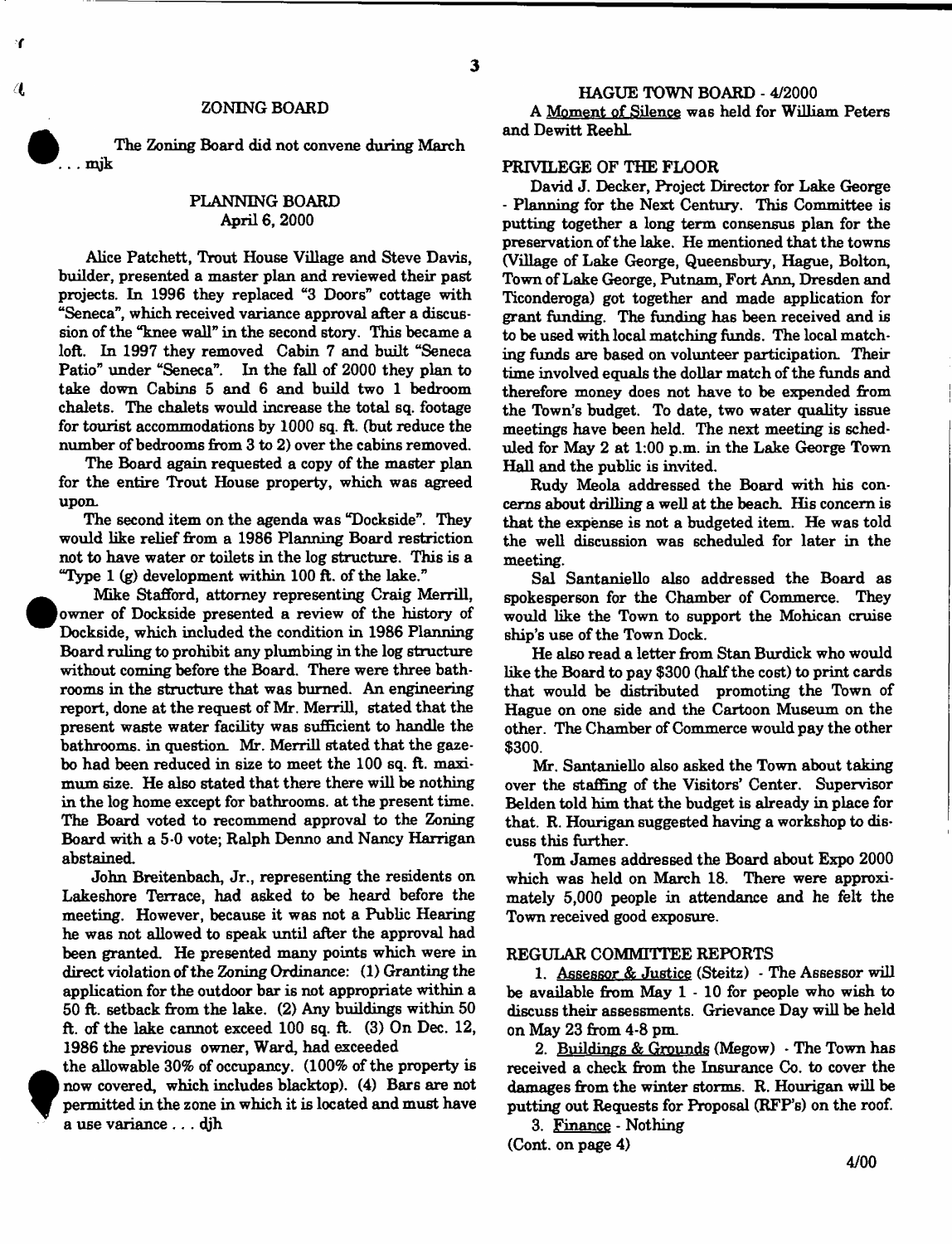**(Cont. from p. 3 - Town Board)**

**4. Fire Department (Fitzgerald) - The work at the site for the new fire house has been started.**

**5. Highway (Fitzgerald) \* There is an ongoing problem with the culverts on Sabbath Day Point which the Highway Dept, is going to look into.**

**Charles Chase on Terrace Rd. contacted Supervisor Belden regarding the land washing down the hill and threatening the walls of his garage. R. Hourigan asked why that wouldn't be the problem of the developer but Supervisor Belden said that when a water problem crosses Town property the Town needs to fix it. In this case, the land does wash over a Town road before it comes to the Chase property. Mr. Hourigan agrees the Town should fix the problem, but should bill the developer. M. Fitzgerald will call Bill Bothe to discuss the problem.**

**6. Insurance - Nothing**

**7. Personnel (Hourigan) - The open position at the Transfer Station has not yet been filled. In order to avoid misunderstanding, Mr. Hourigan emphasized that the position will pay \$6.25 per hour and during the height of the season the person hired will work 5 hours per day and 5 days per week.**

**8. Planning/** Zoning/ **Stormwater Management (Steitz) - The Planning and Zoning reports are listed on page 3.**

**Stormwater; Supervisor Belden reported that he and A. Steitz met with Dave Meyer (the engineer who did the previous study on the Hague Brook) regarding the problem along the brook and under the bridge. There are problems there that have to be corrected before the delta can be addressed. He also reported that the Lake George Association (LGA) agreed to pay for the engineering report.**

**R. Hourigan mentioned that he received many phone calls about interpretations of the Zoning Ordinance. He feels that because so many people are concerned, he will write letters to the Zoning Board for interpretations.**

**9. Recreation/Promotion**

**Sal Santaniello announced that the Bass Tournament will be June 17 and 18. Saturday will be the practice day. The Town will be paid \$350 for launch fees on Sunday which is the actual day of the tournament.**

**The Rotary Club was granted permission to use the Visitors' Center June 6 - 10. They will have their annual Americade Canteen at this time.**

**M Fitzgerald announced that he would like to open the restrooms at the Visitors' Center this weekend (April 15 and 16) for the season. They will remain closed during the week.**

**10. Sewer District (Belden) - The date for the Appellate Court hearing is May 4 at 10:00 a.m.**

**11. Town Park & Beautification (Fitzgerald) - All of last year's attendants will be returning.**

**12. Transfer/Recvcling Station (Meeow) - Revenue for**

**the month of March was \$1,197.00.**

**13. Youth (Hourigan) - Mr. Hourigan will be meeting with Rudy Meola for pointers on planning the youth program. |**

### **UNFINISHED BUSINESS**

**The Town has been looking into leasing the Baptist Church parking lot for additional Town parking. M. Fitzgerald is hesitant to put Town money into this endeavor; R. Hourigan agreed that improvements to a church parking lot should be done by lease agreement only; Supervisor Belden has already applied for grant money to help offset the cost; A Steitz is in favor of the project because it would help town beautification. A motion was made and passed that the Town will look into the possibility of drawing up a sketch to present to the church.**

**The first meeting of the Master Plan Committee will be held on May 10 at 6PM at the Community Center. Supervisor Belden is arranging for an engineer to come to the meeting to help the Town put the plan together.**

**A motion was made and passed that the Town will pay \$300.00 for half the cost of printing the advertising cards for the Cartoon Museum/Town of Hague.**

#### **NEW BUSINESS**

**A "Clean Up Day" will be held for the Town again this year. See related article on page 1. {**

**Three proposals were received for the well at the Town Park. The lowest bid was for \$6,370 but because the Town will be doing some of the work, the cost will be lowered to approximately \$5,800.**

**Resolution #57 of 2000 to use sonar for treatment of Eurasian Milfoil in Lake George was passed.**

**Resolution #58 of 2000 to designate the Community Center as the polling place in the Town of Hague was passed.**

**Supervisor Belden was given permission to invite Mr. Lowenthal of the National Park Service to make a presentation to the Board.**

**The copy machine in the small meeting room will be checked to see how expensive it is to operate.**

**Supervisor Belden received a letter from the Department of Transportation (DOT) denying the light request on 9N (requested last September).**

**DOT will be reducing the speed limit on 9N to 40 MPH to south of Cape Cod Village and 45 MPH to the Scenic Overlook. Signs will be erected... mjk**

*Where there is greed, there is war Where there is love, there is peace***.**

HAPPY EASTER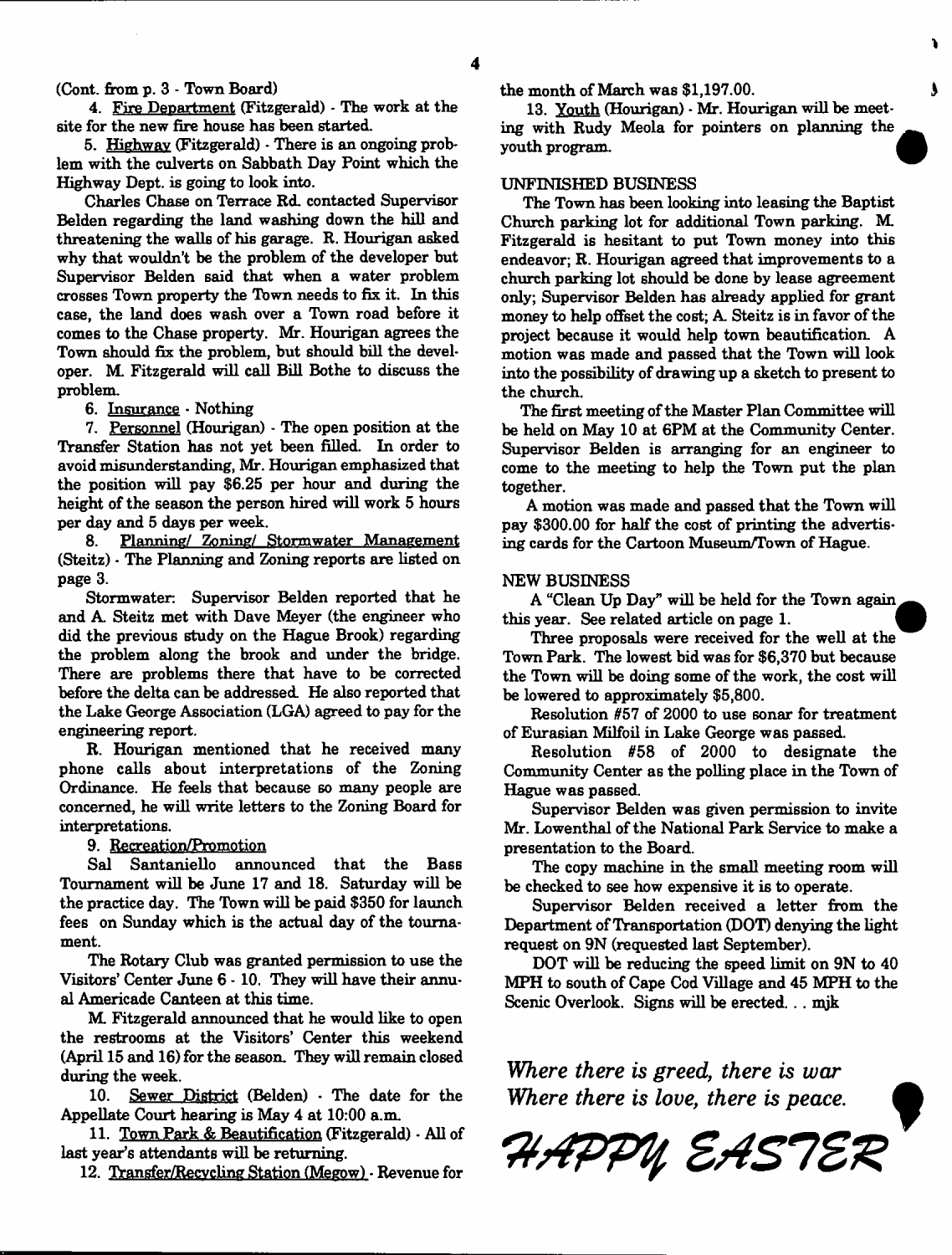# **NATURE NEWS by Laura Meade**

Ť

į

**Local residents often talk to me about something unusual in nature that has intrigued them. I am pleased that many are aware of such things and find delight to describe incidents to me.**

**One might expect to see a family of otters at Jabe's Pond in the Fall, but Diane Martino was surprised to watch a playful adult otter near the shore of her lakeside property this Spring. The animal thought it was fun to catch a fish through the mushy, honey combed, wind-blown ice, and to face Diane while it was eating the fish, as if to say "See what I can do"?" The incident brought to mind the TV animated show "Emmett Otter's Jug Band," forerunner of the Muppet Show.**

**While sitting on the bench at the beach, the first day after all ice had disappeared from Hague Bay, 1 was surprised to see a pair of Common Loons paddling in the water of the boat launch. I asked myself "How did they know the ice would be gone?" Loons cannot land on ground or ice because of the configuration of their legs and feet. How did they estimate their time of arrival so accurately?**

**And storms challenge birds. After Sunday, April 9th snow storm, small, gray dark-eyed Juncos invaded the yards and roadsides at every bird feeder in town. I tried to count them but it was impossible. What a party! A lone Hermit Thrush, silent but hungry, joined the frantic feeding at the top of Lakeshore Terrace. He was coping quite well (under the circumstances) and the Juncos seemed to welcome the stranger.**

**Soon after Sunday's snow left lawns white, on Monday another species seldom seen here (except during Spring migration) appeared as a solitary visitor. Did it feel welcome? Probably not, because it took a lonesome stance at the edge of a driveway, looked toward the snow where green lawn should have been, and seemed to ask, "What's this stuff?" Parading gracefully, and sipping from puddles, it stayed aloof, as if it felt superior over the other "locals."**

**Meanwhile, early Monday (4/10) a flock of robins was seen perched in a tree at the mostly likely location, the yard of Ruth Robbins! Was it a family reunion with Ruth as hostess?**

**Some birds become exhausted and disoriented in a blizzard.** One such was a cute, immature song sparrow **that crashed into a window at Ursula Montbriand's and died. Not even Lu Megow could save that one, although he did drive the ambulance up and down Lakeshore Terrace twice (in less than 12 hours)to transport an ailing local fellow during the storm.**



**Fortunately a bright yellow American goldfinch had no navigation problem as it mingled with other breeds and put on a fashion show which deserved the Oscar for best outfit.**

**How lucky we are in Hague to enjoy the presence of a wide variety of nature's wonders - the birds, the ani**mals, the wildflowers, the forests, the ponds, the majes**tic mountains, and a deep, clear, ever-changing fresh water lake. Let's keep it that way for generations to come!**

# **WEATHER NOTES by Mary Lou Doulin**

**Didn't we get a surprise Sunday morning, April 9 when we looked outside and discovered a real nor'easter snow storm had arrived - especially since the day before the temperature was 70 degrees - a real spring fever day. While doing outdoor work Saturday it was invigorating to experience the warm, whirling winds and feel the heat of the sun simultaneously. The next day I was back shoveling nine inches of heavy wet snow. It turned out to be one of the largest April snowstorms in 51 years.**

**Actually April snows are not all that uncommon, but when it happens, it is always a source of wonderment. I ws happy for the robins when I found a large flock dining on last fall's sumac berries.**

**The ice went out March 27. It was earlier than usual, but was undoubtedly aided by the warm temperatures and rainfall. The average ice out date is April 15.**

**March had several days in the 50's with ample rainfall. Despite April having two major snow-filled days, on the 9th and 11th, and some hail too, we are still headed in the right direction. The sounds, (of tree frogs and birds), smells ( wet earth) and visual delights (early sprouting) are all indications of an Adirondack spring. This, combined with the extended daylight, contributes to that exhilerating feeling of renewal. Let the "greening" begin!**

# **CHURCH WOMEN UNITED**

**Annual meeting - 11AM May 5, 2000. Luncheon at 12 Noon at the First United Methodist Church, Wicker St., Ticonderoga.**

**The program will be conducted by Jan Putnam, who will talk about the Nutrition Program and its history in Ticonderoga. Everyone is welcome. Please make reservations by May 1 to Evelyn Burleigh, 585-3348 or Ursula Montbriand, 543-6407. Everyone is welcome!**

**HAVE YOU RETURNED YOUR CENSUS FORM? IT IS EXTREMELY IMPORTANT TO THE TOWN THAT YOU DO SO. IF YOU HAVE THROWN IT OUT, PLESE ASK FOR ANOTHER ONE. THE CENSUS TAKERS MUST CONTACT ALL THOSE WHO HAVE NOT TURNED THEM IN, SO DO THEM A FAVOR AND GET YOURS IN IMMEDI-<br>ATELY.** 4/00 **ATELY.**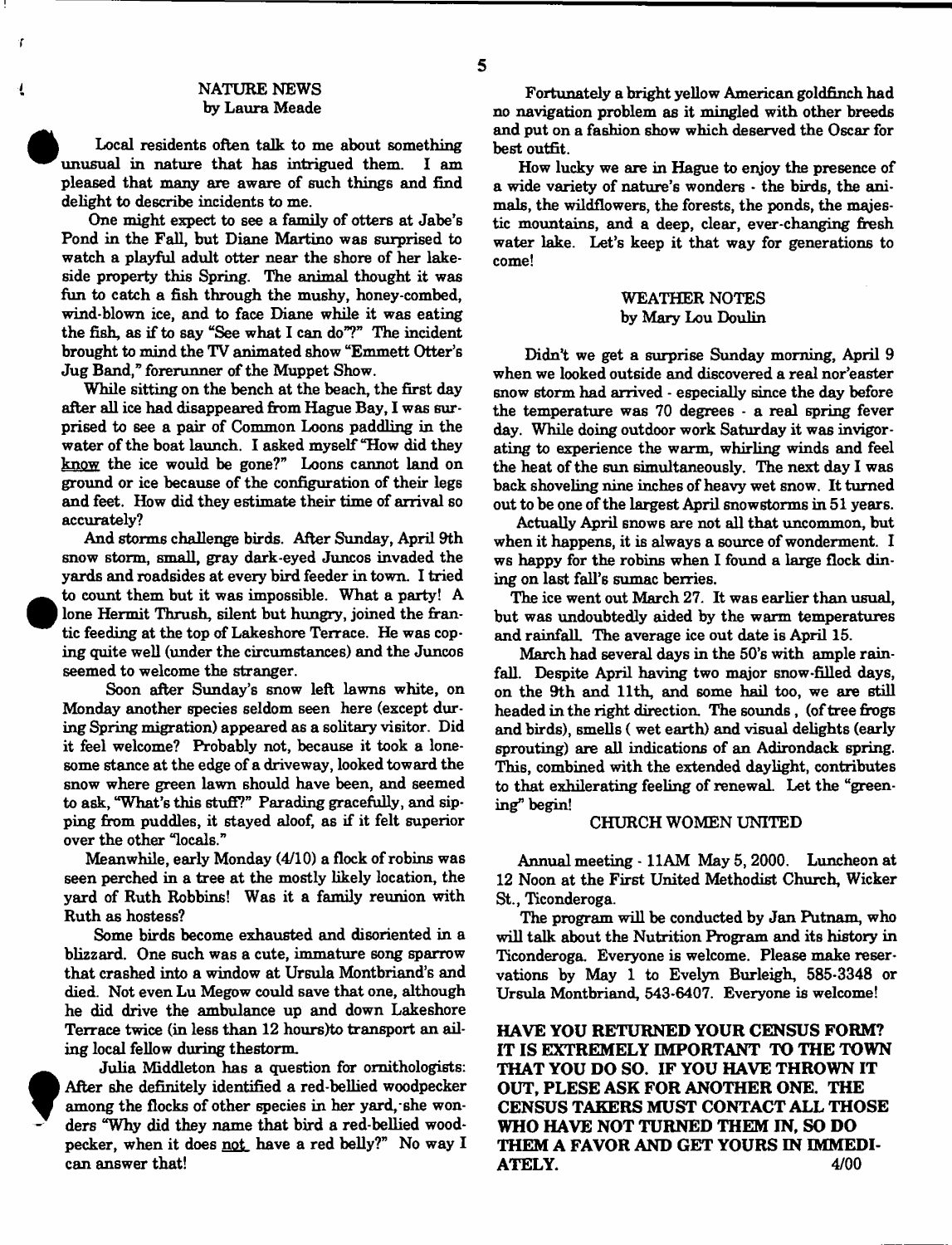### **WARREN COUNTY COUNCIL SENIOR LUNCHEON**

**The Warren County Council of Senior Citizens will be holding its 27th annual luncheon on Thursday, May 18th at the Ramada Inn at 12 Noon (registration begins at 10:15AM. The luncheon will honor all seniors, but two special seniors from Warren County and two from** Hamilton County. If you wish to attend this luncheon, **call The Community Center at 543-6161 and include your choice of entree. The entrees are a choice of beef, chicken, fish or a vegetarian pasta dish. The charge for** the lunch is \$12.00 which includes all taxes and tips. **Send a check payable to Kay Caldera, Box 797, Hague, NY 12836. Last day to register is April 25.**

**Warren County's two special honorees this year are** Marge Souran and Lynn Hades both of Chestertown. **Please turn out to help honor these two very special ladies... ewa**

## **THE LUNCH BUNCH**

**Despite the price of gasoline, the Lunch Bunch (so named thanks to the late A1 Van Sleet) is beginning a new season. Anyone with suggestions should get in touch with Ethel (543-6098 - preferable very early in the day - let the phone ring many times before giving up. (Please, no calls after 8PM) By the time this paper goes to press we will have made our first expedition to the Silver Star Diner in Chestertown. Other places in mind: House of Scots in Bolton, The Fair Haven Hotel, the Cambridge Hotel, a pizza party at the Roma in Whitehall, our old favorite, the Westport Hotel and we will wind up the season at the Fort View Inn. Then we will hunker down for the winter (again!)**

#### **CHINGACHGOOK SUMMER TRIPS**

**Groups of active youth will spend part of their summer biking along the St. Lawrence River or across the Adirondack Park. The trips are sponsored by YMCA Camp Chingachgook on Lake George as part of the camp's Adventure Trip program.**

**The "Biking in Canada" Trip takes place July 2-15 and is open to campers ages 13-17. The group will ride from Quebec City, along the St. Lawrence to the Gaspe Peninsula They will cycle 30-45 mile6 per day and carry all their belongings..**

**The "Adirondack Bike Tour" is for campers ages 11 and 12 and occurs July 16-22. This group will cycle form the western border of the Adirondack Park to Lake George, covering 25-30 miles daily. A van will accompany them to carry their equipment.**

**Each day the groups will visit historical,regional or environmental sites to experience local culture. They will camp at state parks and meals will be prepared at the campsites each day. Open to both boys and girls. For more info, on these and other Chingachgook Adventure Trips, call (518) 656-9462, Kenis Sweet.**

#### **TICONDEROGA HISTORICAL SOCIETY**

**The Ti Historical Society will be hosting Birch Bark Basket Workshops at the Hancock House. The work**-1 **shops will consist of two parts: a class on birch bark gathering and a class on making birch bark containers with Porcupine Quillwork. Two gathering classes will be held May 13 at 10AM and 1PM The gathering portion will enhance the participants' appreciation, understanding, and respect for the natural environment and the lifeways of the region's first residents. The two dates for the basketmaking workshop are either May 20 or May 27 form 10AM to 1PM**

**Tom Mowatt will be the instructor for these workshops. Native Americans in traditional woodland culture and crafts have trained him in this beautiful art. The workshops are open to the public and children over 12 are encouraged to participate. The cost for the two-part class is \$30 for members of the Ti Historical Society and \$40 for non-members.. To register or for more information, contact the Ticonderoga Historical Society 585-7868. Tom Mowatt can be reached at 796- 6629.**

**The Society is also offering a class titled "HOW TO USE THE INTERNET FOR GENEALOGICAL RESEARCH" on April 26 from 10AM - 12 Noon or 7- 9PM Class will be taught by Karla Staudt and will introduce students to using the Internet to conduct genealogical research. Enrollment fee will be \$15 (\$10** *\* **for THS members). To register please call Steve at the Hancock House at 585-7868 or e-mail [ths2@capital.net](mailto:ths2@capital.net).**

**CORNELL COOPERATIVE EXTENSION, Warren County, is offering an 8-part money management newsletter containing information that can help make keeping our income in balance with the family's needs and wants. Some of the topics covered are Ways to Stretch Your Money, Basic Banking Accounts, How to Handle Your ATM Card, Why an Emergency Fund is Your Best Friend, Plugging the Black Holes in Your Spending Plan, Keeping More of What You Earn, and Wise Shopping and When to Use Credit.**

**To request a copy(s) call Cornell Cooperative Ext. at 668-4881 or 623-3291 or write to 377 Schroon River Rd, Warrensburg, NY 12804. All information is free of charge.**

**PLANT DOCTOR LANETTE BOWMAN will be offering two workshops, May 4 and 11. The May 4 workshop is entitled "Interior Landscaping" and will cover the art of placing plants and containers to enhance a living working interior. May 11 workshop "Exterior Container Gardening" will cover outdoor enhance! ment. Both workshops are from 7--8:30PM at LARAC \$8 for members, \$10 for nonmembers. Preregistration deadline is May 1. For info, call LARAC at 798-1144 Ext. 6.** 4/00

ĩ.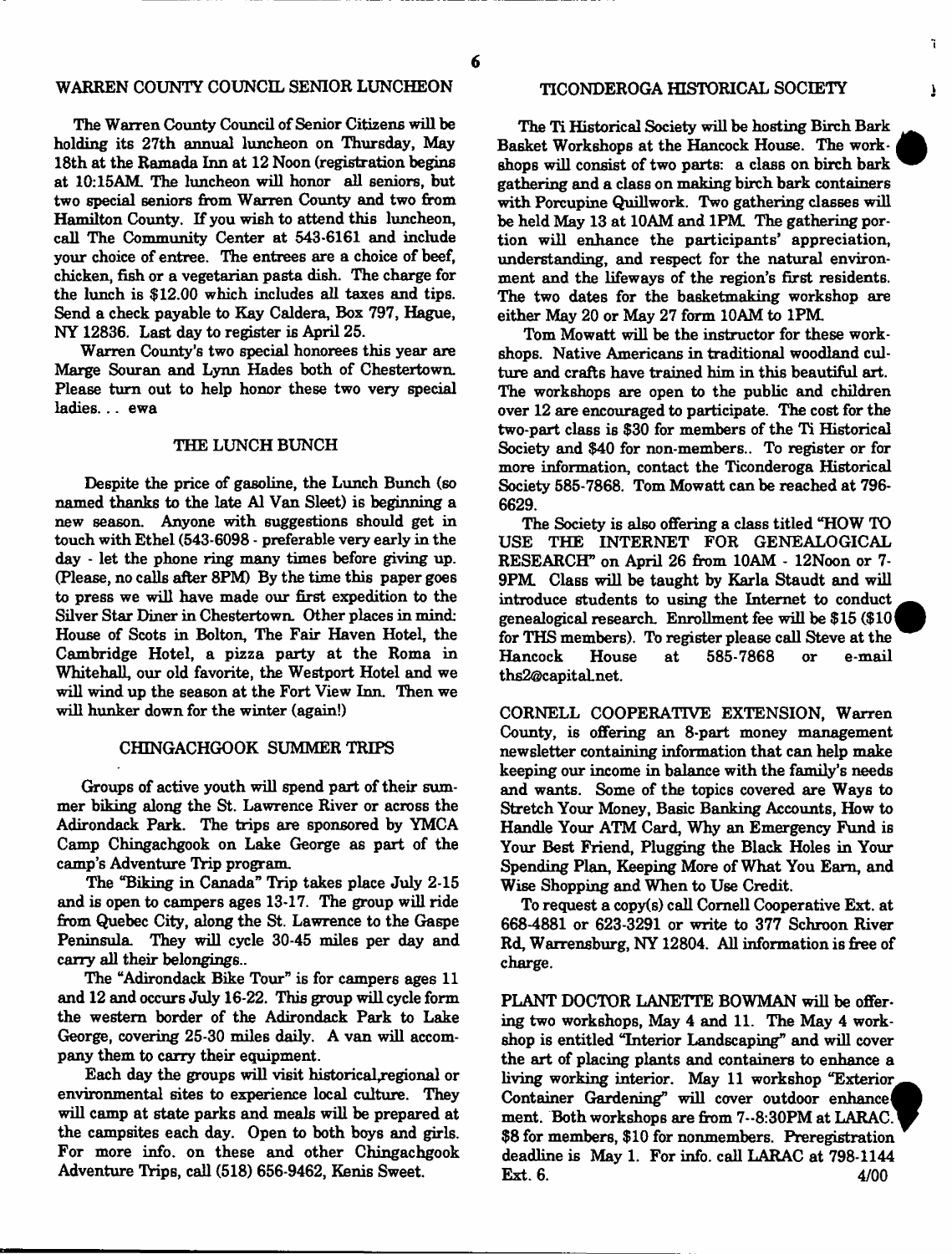#### **SOUNDINGS**

**DIED: William Gerard Peters Jr., 83, Forest Bay, Hague, on March 30, 2000 in Burlington. Survivors include his wife of 45 years, one daughter, Linda Squillante, Palisades Park, NJ; one sister and two grandchildren.**

**DEED: DeWitt G. Reehl, East Greenbush, NY on March 27, 2000, in Albany. Mr. Reehl was a long-time summer resident of West Hague Road. He is survived by a daughter, Marilyn A. Hadden, a granddaughter and grandson and three great grandchildren.**

**DEED: Helen Beadnell Brown, 76, on April 14 in Plattsburgh, NY. Mrs. Brown was bom in Hague and spent most of her life here. She is survived by several nieces and nephews.**

**Wyatt Wells, son of Mr. & Mrs. Walter Wells, Split Rock Road, Hague, was honored for his cinematography. Author Bob Bearor visited the high school and presented a copy of his book, "The Battle on Snowshoes" to the library. A dedication was inscripted to Wyatt for his work in videotaping the reenactment of the battle earlier this year.**

#### **TICONDEROGA HIGH SCHOOL HONOR ROLL**

**The following Hague students have been listed on the Ticonderoga High School 4th Period Honor Roll: Grade 12 - First Honors: Andrew Mack, Kathryn Rutkowski, Bradford Zeyak**

**Second Honors: Michelle Bissell, Brandi Jordon, Eve Trombley, Wyatt Wells**

**Grade 11 - First Honors: Tasha Braisted, Katie Breitenbach**

**Second Honors: Josh Plass**

**Grade 10 - First Honors: Lucas Frasier, Heather Hassett, Joee Plass, Alison Rutkowski, Theodore Santaniello**

**Second Honors: John Costello, Peter Mack, Angela Mascarelli, Tyler Wells**

**Grade 9 - First Honors: Katie Belden, Jessi Frasier, Second Honors: John Evans, Andrew Patchett**

**CORRECTION: Apologies to Bryce Gurney, Graphite, and Derek Ross, Hague for omitting their names from the second marking period Middle School Achievement Roll. Congratulations to both of you. Keep up the good work.**



**Fischer Symphonic Hall, Lincoln Center Library for the Performing Arts and the Julliard School of Music.**

**The band, under the direction of Pat Cornell will perform several Sousa marches and movie music. The chorus, directed by Phil Henry will sing Gospel songs along with music from movies.**

**The "Dynamics" and the "Guys", the select school choruses will also perform.**

**The Ticonderoga School District should be very proud of its music program, from elementary through high school. We wish this group well as they travel to NYC. It is a real treat for these kids and I'm sure they will do us proud.**

**Anyone who is interested in joining this group on its trip to NYC should contact Pat Cornell at 585\*\*7442.**

The seventh grade class of Ti Middle School will be taking a 3-day, 2-night trip to Provincetown and Boston, MA for its annual Whale Watch on May 17,18 and 19,2000. The first day they will visit the New England Aquarium in Boston and will be treated to a pizza party that evening. Later they will meet with the Naturalists from the National Seashore Center who will present a slide show presentation on whales and an overview of the geology, history and ecology of the Cape. The second day will include a four-hour whale watch, the Pilgrim Museum, and the Pilgrim Monument. On the third day they will travel to Boston to view the New England Museum of Discovery including the Imax Theatre to see an incredible feature titled "Dolphins." While in Provincetown they will stay at the Provincetown Inn, located at the tip of Cape Cod on the exact spot where the pilgrims first landed!

**Jonathon Van Sleet, son of Mr.** *&* **Mrs. Alfred Van Sleet, Scotia, recently joined his three older brothers in reaching Eagle Scout status, the highest rank in Boy Scouting. It is interesting to note that only 4% of Boy Scouts actually achieve Eagle status and having four in the same family is a rarity. Jonathon is the grandson of Betty and the late A1 Van Sleet, Hague.**

**Congratulations to Ethel Andrus, Silver Bay, who was presented the Community Award for her work as a driver taking people to doctor's appointments, etc., as well as a volunteer officer of the Warren County Council on Senior Citizens and an originator of the home delivered meals in Hague. Her award was part of the VOL-A-BRATION on April 13 , sponsored by the Voluntary Action Center of Glens Falls, which brought together about 200 volunteers who donate time and services to many non profit organizations.**

#### BESTE FUND DONORS

**Many thanks to the following folks for their recent response to the Beste fundraising appeal via** *The Hague Chronicle:* **Frank Fowler, Roderick and Mynema Geer, Dan & Nancy McGowen,and Lynn & Patricia Stote, and a reminder that it's never too late to send a donation to the Beste Scholarship Fund, c/o Hague Community Center, Hague, NY 12836. 4/00**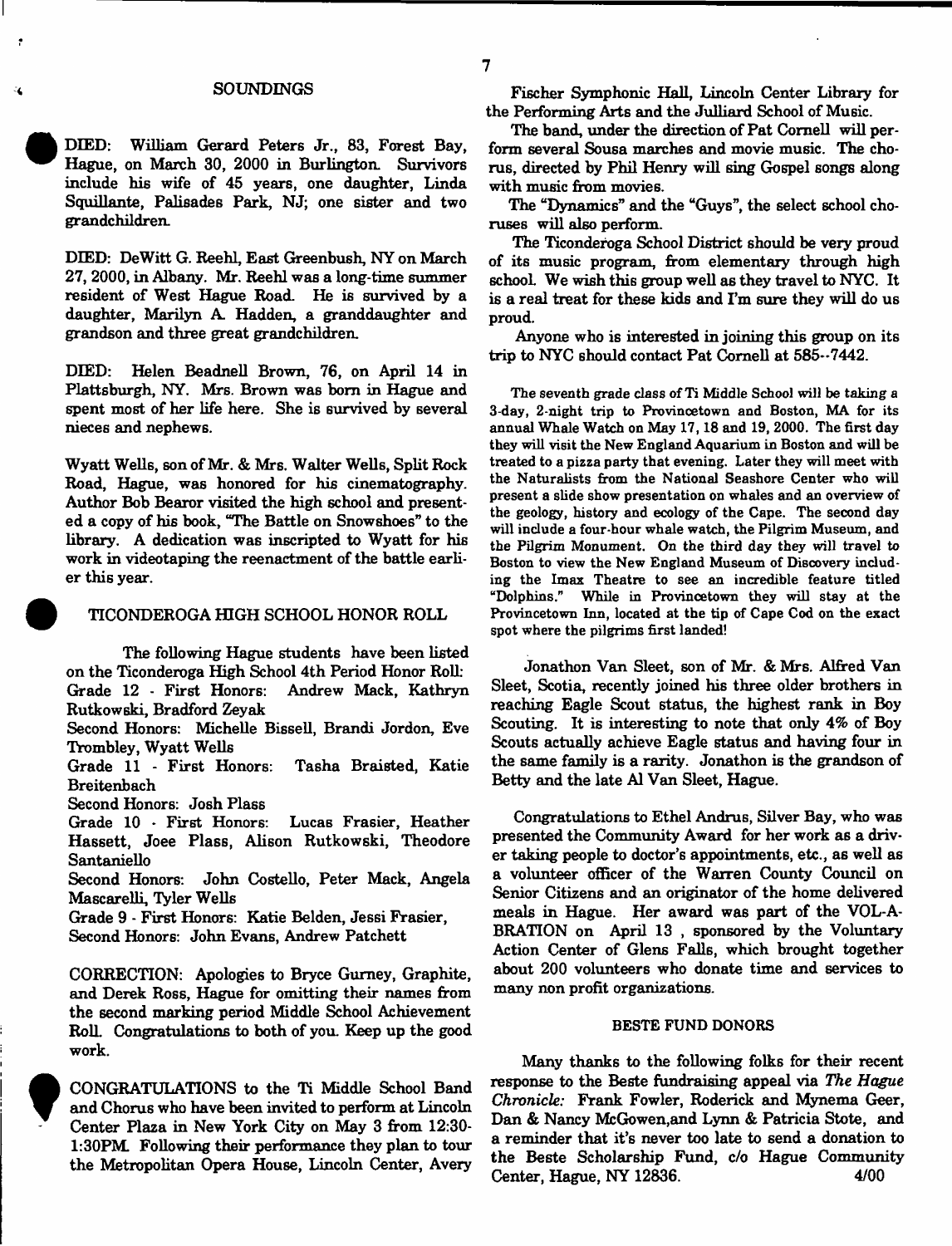#### **EDITORIALS**

**What has happened to regulations enforcement in Hague?**

**It's beginning to look a lot like spring in Hague. The trees are budding, the flowers are blooming and the many dumps are beginning to show themselves again.**

**I have had a personal crusade on illegal dumping for the past few years. As is evidenced, I have not been successful**

**There is a state regulation that more than two cars that are not licensed or usable in one place are considered a dump. An 8Ft. fence is necessary to be excluded from this regulation. (However Hague's ordinance only allows a 4' fence.) If the state says this, why can't the Hague officials enforce it? They would not have to be the bad guys - blame it on the state!!**

**However junk cars are not the only issue which upsets me. We are also getting tremendous amounts of trash and junk which are not only a real blight to the landscaping, but present a health hazard, particularly when they are leaking into a brook. We are working very hard to beautify the town so that our residents and tourists will enjoy it. We are wasting our efforts if we allow these junk and garbage pits to continue.**

**I have been told that if we "pick on" certain violators, it would be called selective enforcement. I feel very strongly that we should NOT pick on any one violator, but notify them all that they are in violation. We need to give them a reasonable time to "clean up" or be faced with a day by day fine. It seems to be getting worse shouldn't we nip the desecration immediately?**

**Let's all us "Hagueites" get together and take pride in our village.**

**We would appreciate your comments. . . Dorothy J Henry, Editor**

**I was appalled at the procedures in which the Planning Board meeting of April 6 were conducted.**

**According to the agenda there was to be a "presentation of Trout House Master Plan by Alice Patchett and Steve Davis.". Alice made her presentation It was by no means a master plan. In fact, it was only a plan for the replacement of two small cabins with two one- bedroomchalets and more than doubling the tourist accommodation space. The map which was used was a 1990 map. There was no mention about what was intended for Trout House property behind the resort and up the hill, which had been mentioned several years ago, but not in writing. I believe the Planning Board deserves to get the whole story, not just what they already know.**

**The Becond item on the agenda was "Dockside would like relief from a 1986 Planning Board restricton not tohave water or toilets in the log structure. This is a Type 1 (g) development within 100 ft. of the lake."**

**Dockside's owner, Craig Merrill, had his lawyer present the plans to the board. Within a few minutes it was approved. According to our ordinance, there should have been a site review before approval, and more**

**importantly, the gazebo (bar) which is in violation (it is not a temporary structure, nor is it more than 50 ft. from the lake) should have been taken care of before** granting of approvals for anything. Although I found **the procedures very confusing, it was my understanding that there will not be a 20 seat bar at the gazebo and 20 seats at tables. In other words this is a 40 seat outdoor bar, within 50 feet of the lake. The residents on Lakeshore Terrace are in opposition to this plan, citing the noise and traffic, and had their representative, John Breitenbach, there to speak for them. However, he was not allowed to present his case until after the vote had been taken, although he had asked well ahead of the meeting for permission to speak. Some of his statements gave cause for concern about the project. However the Board did not second Mrs. Harrigan's motion that a public hearing be scheduled for review of the project.**

t

Ä

**. . . Dorothy J. Henry, Editor**

**In my view as a private citizen I believe that the residents of Hague were poorly served Thursday night** April 6 by the Town Planning Board. **Dockside issue came to the floor all consideration was allocated for the business interest and not a word was mentioned on behalf of the residents. The attorney for the residents was not given the opportunity to speak until the vote was passed, even though he had request**ed permission to speak before the meeting. Proper pro**cedure was forfeited. The issue was passed even though the application was incomplete. There was no public hearing, no site review by the board members or inaccurate information on the site review form**

**It is unfortunate that in this little town the policies are dictated by a few individuals whose motives are less than altruistic. In recent times the interest of the residents have been disregarded all for that mindless mantra called "tourist promotion".**

**It is deplorable that citizens have to be placed in harm's way, face decreased property values, have their sleep and health disturbed, and are forced to live with unsightly blight and rotting septic odors. This is not to mention the detriment to our beautiful Lake George. We have good zoning laws designed to protect our people and their property. Unfortunately in this instance they have been trampled upon and ignored.**

**From my perspective, the Planning Board meeting was a travesty. Of course the Dockside was a popular place to dine and no one wishes to deny it, but if it is to operate, it must abide by the zoning codes that apply to alL If those standards are met, we the community will all benefit... Marylou Doulin**

**At the April 11 meeting the town board authorized the drilling of a water well at the town park. Whilu three proposals were received the process used is a clear violation of the town's procurement policy. This policy requires a written request for proposals with**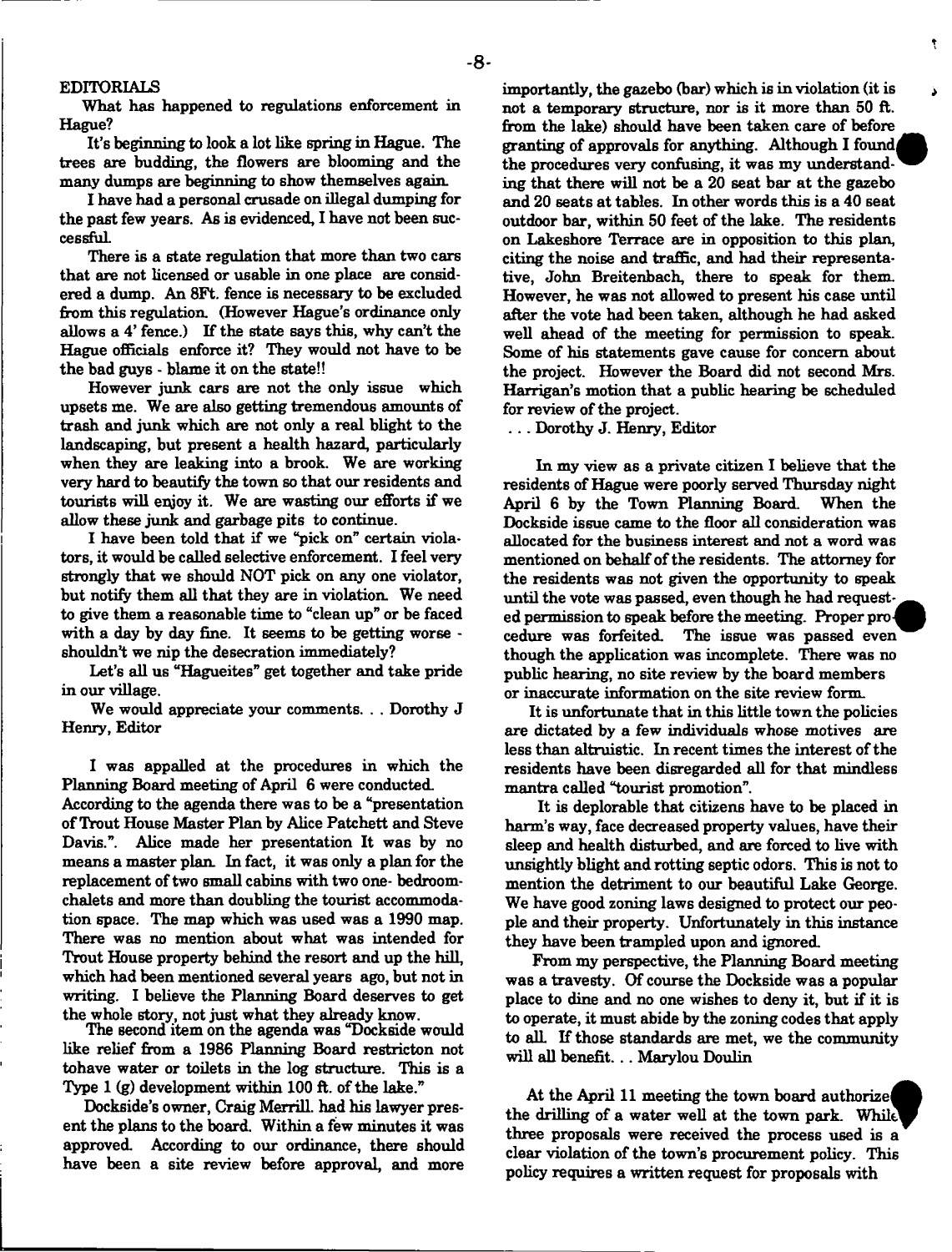**(Continued from page 8 - Letters)**

**specifrcations and requirements. There is no record**

**that this was done. The three proposals were delivered to the Community Center Tuesday afternoon, April 11, a few hours before the meeting in which a vote was to be taken on the project, thus effectively precluding all board members from reviewing and comparing the proposals. Yet the project was approved.**

**In the 2000 town budget no funds were earmarked for a water well so this was not a planned expenditure. A budget is a fiscal plan for spending money and when well over \$6,000 of taxpayers' money is going to be spent, it behooves board members to do a little planning. Other options are** av ailable **for providing drinking water at the town park. Bottled water may have been the answer for this seasonal facility, but it wasn't given much consideration, perhaps because it makes too much sen se... Rudy Meola**

# **HAGUE WESLEYAN CHURCH ACTIVITIES**

**On Good Friday, April 21 a service will be held at 12 noon, followed by luncheon at 1PM. Those attending lunch should bring finger food to share. Easter will be celebrated with the regular 11AM service.**

**Beginning May 3 a Family Time will be held at the church each Wednesday. Kids can get off school bus at the church. Supper will be served following the session.**

**Each Saturday at 7PM the men's group will meet at the church for a time of fellowship.**

**Just a note of appreciation for the gift of the St. Patrick's Day ring found in a piece of cake which the Carillon Garden Club left for me after their meeting. I may turn it over to my granddaughter Jolean Jensen, whose birthday is March 17. . . . Clifton West**

#### **ALUMNI BASKETBALL TOURNAMENT**

**The third annual "Best Fourth in the North" Ticonderoga Alumni Basketball Tournament will be held Saturday, April 22 at the Ti High School gym. Four games will highlight the evening with the final contest as the championship game.**

**This year for the first time the female alumni basketball players will be competing. There will be two female teams who will be entertaining the public in a featured game played between half-time of the consolationo and championship boys game. For more info, call Dan Crossman or Bob Dedrick.**

**Silver Bay Assoc, and Prestige Services, Inc. announced a partnership in which the Clifton Park based food service organization will provide management leadership to food service hospitality at the 100 year old Lake George Based YMCA Conference Center in Hague.**

**Prestige Services haas assigned Larry Young,**

**Culinary Institute of America graduate from Queensbury and John Piombino, also a CIA graduate, with a degree in Restaurant Management, to manage the account. Service under the new partnership began March 21, 2000.**

# **HAGUE ARTS FAIR**

**Vendors are being solicited now for the 28th Arts & Crafts Show to be sponsored by the Hague-on-Lake George Chamber of Commerce August 5th and 6th , 2000,10AM - 4PM.**

**All vendors are invited to participate at a reasonable cost. Show site is the Hague Community Center. Both inside and outside space is available. The dedline to sign up is June 1. Preferred spaces are now available. Call Mitzi Fillare at 518-543-6344 for further details.**

**TRANSFER STATION HOURS - April 1 - April 30 - Open 5 days, 12N to 5PM Tues, Thurs, Fri, Sat, Sun. May 1 thru Sept 10 - Open seven days 12-5PM**

**Fort Ticonderoga Opening Weekend, May 6-7. Residents of the Ticonderoga area, including Hague will be admitted to the fort free.**

# **A Bit of Hague history from Clifton West, Historian EARLY SCHOOLS**

The building of the Hague Central School was started in 1926 and was opened for use in September 1927 on the foundation now occupied by the Hague Community Center. All our rural schools were dosed and the students were bussed to the new location. In 1931 a large addition was built to provide a gymnasium below and four dassrooms upstairs. This continued in operation until the dose of the 1978-79 school year. At that time the school was consolidated with the Ticonderoga Central School.

The early settlers were concerned with the education of their children. A school system was organized in 1809, two years after Hague's first town meeting. Three persons were named to be Commisisioners of Schools: Paul Burdick, Jethro Kinney and James Ackerman. The names changed over the years to rotate more people but the number in office remained the same. Their jobs included laying out the district boundaries, and building the schools. They hired the teachers for all the districts, bought supplies and saw that the schools were operated properly.

In 1817 the position of School inspector was added. The duties of the inspector were not explained in the records. We can imagine that they snooped on the kids' classes and quizzed them on their studies. Maybe the inspector looked to see that the drinking water was not frozen and that the path to the privy was shoveled in the winter. Sometimes it was necessary to enlarge a district as more people homesteaded. In 1820 a school meeting was held to enlarge Dist. No. **3** to include the properties of Austin Shattuck, Phineas Reed and Lorin Allen. Allen's farm was where I was bora in 1908. I attended that school nine years later. Shattuck was my great-great-great Grandfather. I do not know where he  $\mu$  lived.  $4/00$